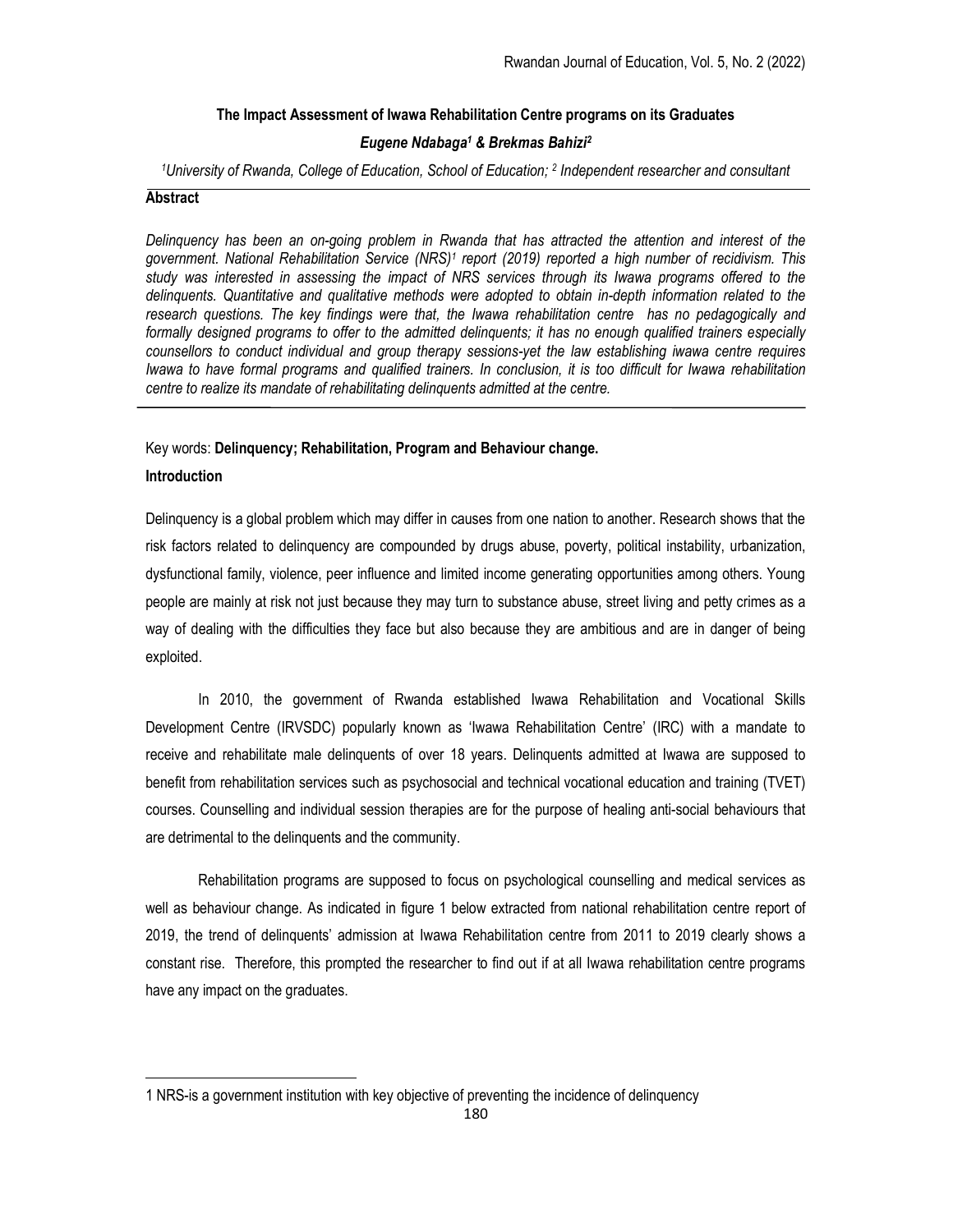In the first six months, through psycho-social rehabilitation process, the centre is supposed to give basic medical care, counselling and special health care to all delinquents admitted at Iwawa rehabilitation centre. The TVET program under the supervision of the Rwanda Polytechnic (RP) which is a government institution responsible for overseeing the implementation of an integrated Technical and Vocational Education and Training (TVET) system is also offered. TVET programs include carpentry, masonry, tailoring, agriculture, crop production as well as literacy and numeracy classes. The vocational training is offered for a maximum of six months after which those who successfully complete the program are awarded WDA<sup>2</sup> national certificate. Currently, the centre offers carpentry and masonry, agriculture and tailoring programs.





## Source: NRS reports

#### The Rationale of the Study

On the basis of figure 1 above, it is clear that the rate of delinquency in Rwandan has been very problematic. This attracted the attention and interest of the government of Rwanda to establish Iwawa rehabilitation centre to address this problem among Rwandan youth. Although there are efforts to address this delinquency problem, the National Rehabilitation Service (NRS) has reported a big rising numbers of delinquents going back to their former anti-social behaviour. More so, NRS still encounters challenges in terms of designing appropriate programs and re-integration process that would to a satisfying level assist the admitted delinquents positively change from the anti-social behaviour.

As a result, the aim of helping the admitted delinquents in Iwawa rehabilitation centre quite often becomes a futile attempt. In the absence of reliable program, the targeted interventions may not be effective and

<sup>2</sup> Workforce Development Authority –WDA- is a government agency in charge of promoting, facilitating, and guiding the development and upgrading of skills and competencies of the national workforce in order to enhance competitiveness and employability. WDA offers national certificate in TVET students who complete their studies at various levels and in various disciplines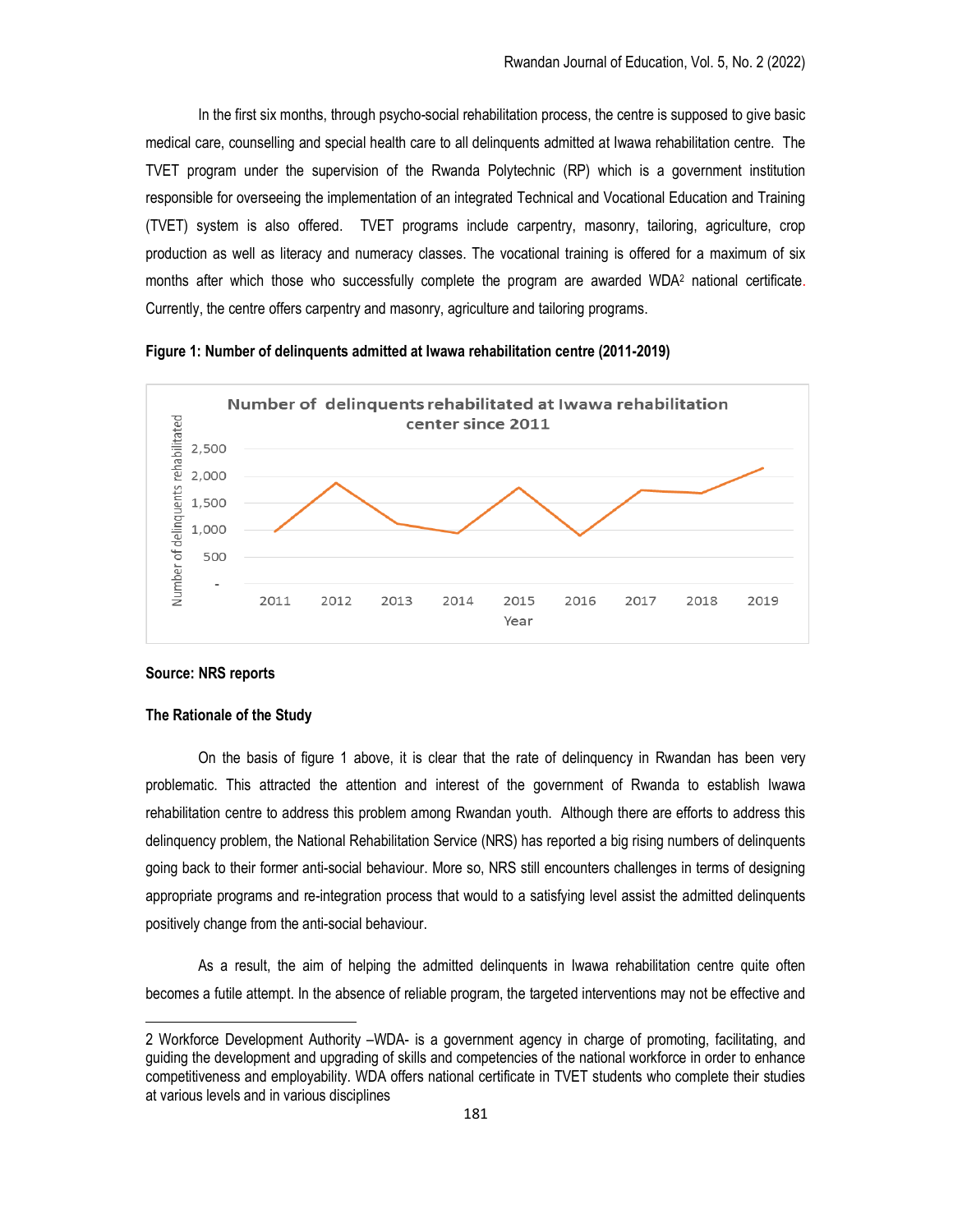the resources may be wasted by addressing the symptoms instead of fostering positive change into admitted delinquents. A number of delinquents have been on increase on Rwanda's streets year after year (see figure 1 above). It is from this reality, that the study was interested in the delinquents who had been at Iwawa rehabilitation centre once or more than once and assess the impact of these programs on them.

As the first step before delinquents are taken to Iwawa rehabilitation centre, they are admitted in what is called transit centre (TC) for a short period of one month's rehabilitation. Every district in Rwanda has a transit centre. During this short rehabilitation period, a screening is supposed to be conducted to determine who have positively changed and then return home through local leaders. Those who seem to be hard cores are then taken to Iwawa for 9 months rehabilitation programs.

Unfortunately according to NRS report (2019), all transit centres have no formal programs and qualified staff for the individual and group therapy sessions, not ignoring lack of counsellors to conduct professional screening and counselling. Consequently screening is more often poorly done and henceforth some youth are labelled delinquents yet they might have some mental and psychological problem. In this case they may be in need of mental health hospital while others are just lack of occupation and employment that results into loitering on the street-not necessarily serious delinquents who must go to rehabilitation centre.

 More so, the state of the physical infrastructure in the transit centres leaves a lot to be desired. The state of accommodation and hygiene in transit centres is deplorable. It is hard for effective rehabilitation process to take place in an environment that is hygienically very unhealthy and over congested. The coordinators draft a calendar of weekly talks and lessons to be delivered by different speakers ranging from district officials, revenue authority officials, and police to members of the military. All these speakers are more often than not too busy to be available any time they are needed.

### Scope of the Study

The study covered all the districts of Rwanda. This was done by visiting the main delinquent zones (hotspots) identified by district officials in charge of youth and culture and through snowball approach. Former delinquents could direct researchers to other delinquents who had been at Iwawa rehabilitation centre. The main target was male delinquents who had been once or more admitted at Iwawa rehabilitation centre and categorized as: vagrants, drug users and beggars because these are the categories that are admitted at Iwawa rehabilitation centre. More so, this is the anti-social behaviour that is defined in the national policy against delinquency (QUOTE IT). Parents of Iwawa graduates who had gone back to their former anti-behaviour, community members and Iwawa rehabilitation centre staff were also interviewed.

#### Conceptualization of Delinquency and Various Experiential Perspectives from Other Countries

Delinquency is a global concern for developing, developed and emerging market states. Acts of delinquency retard productive capabilities of any country's citizens especially the youth, due to social upheavals and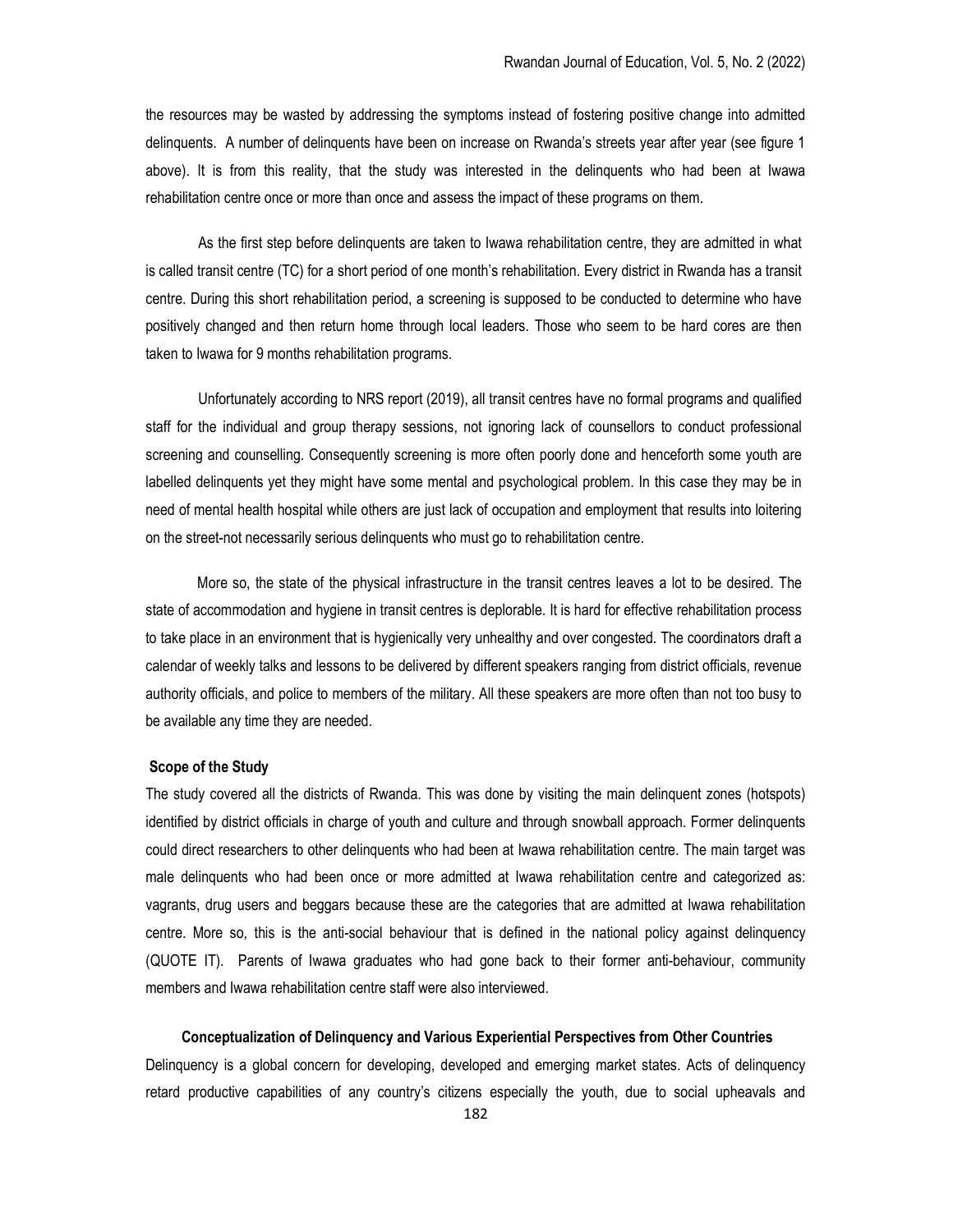increased cost of crime management average output per capita and general welfare. Ibrahim (2009) described an adolescent as someone who is unstable, angry, moody, self-conscious and inexperienced in handling emotional problems.

Adolescence, from a psychological point of view, is a period dominated by stress and tensions due to inner emotional instability and as a result of conflicting external influence (Oni 2010). Oni noted that the problems of adolescents are many and the pressure to conform to peer influence becomes very strong during adolescent years. At this stage the adolescents engage in activities that are perceived to be contrary to the norms and values of the societies (Oni 2010).

In view of the above argument, the outcome of rehabilitation programs is the successful re-integration into the society of those who hitherto exhibited anti-social behaviour. It is conceptualized that a combination of independent variables affects the outcomes of the rehabilitation process. The quality of rehabilitation programs coupled with the quality of staff is one of the right combination that might lead to successful outcomes such as reduced recidivism, successful re-integration, productive life and the overall reduction in delinquency in the country. The rehabilitation model below has been developed to explain and understand the context of the process in general. This model (see figure 2 below, was developed by the researchers to assist in the assessment process.





The schema above indicates the steps involved in the entire delinquency, prevention, rehabilitation and reintegration process beginning with the environmental settings within which persons find themselves in and the pressures that push or pull people into delinquency; the onset of delinquency; interaction with rehabilitation

Source: Researcher (2019)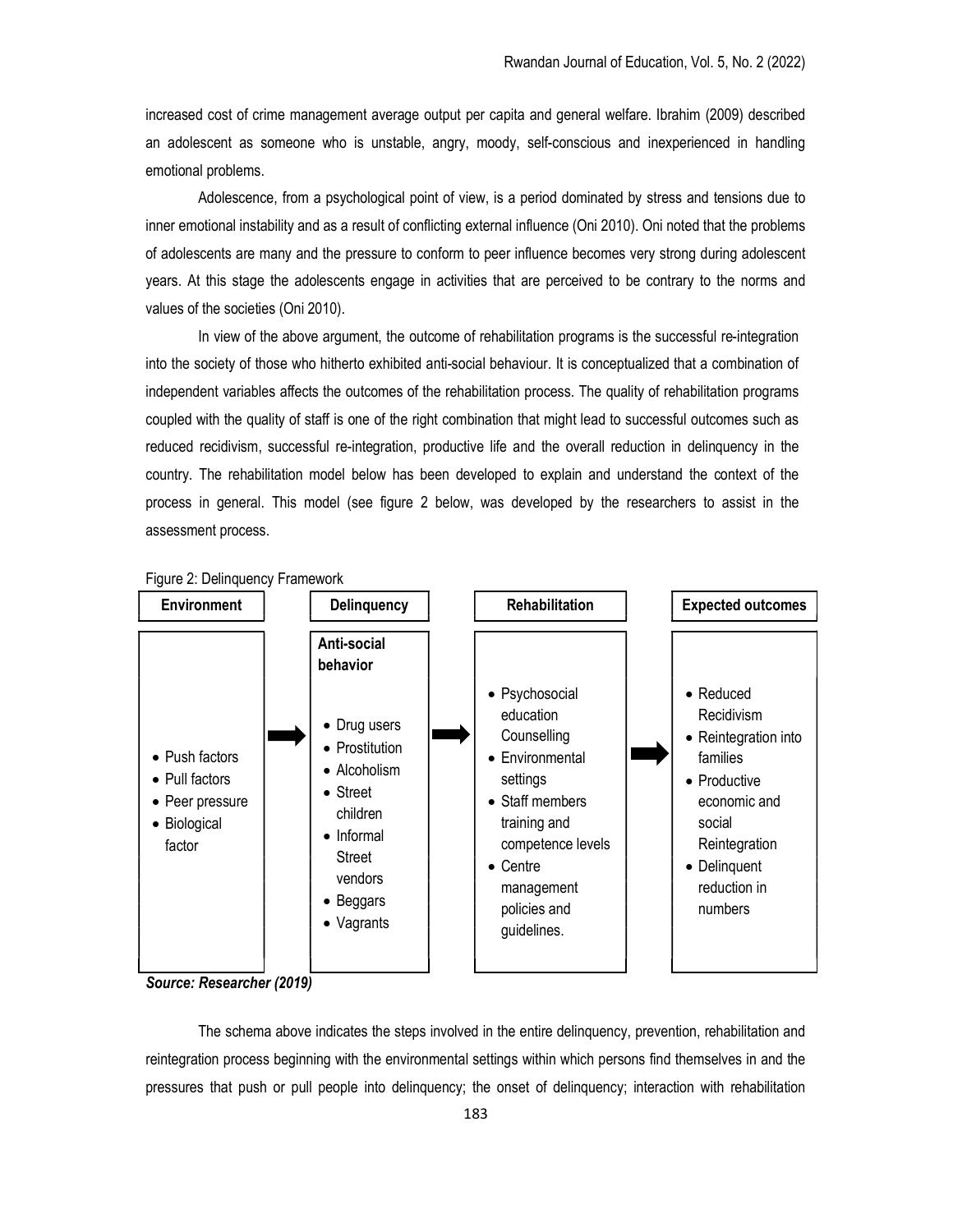services and the expected outcomes. Successful rehabilitation programmes need to address the issues at each step of the entire process. For example, without addressing the root causes of delinquency, re-integration becomes difficult as the factors that led to delinquent behaviour are still within the setting to which a former delinquent is returning.

According to the World Youth Report (2012) many low income countries have done little or nothing to deal with delinquency problems particularly in designing and equipping rehabilitation centres with appropriate programs. There is a general agreement that behaviour, including antisocial and delinquent behaviour, is the result of a complex interplay of individual biological, genetic and environmental factors, starting during foetal development and continuing throughout life (Bock and Goode, 2015). Clearly, genes affect biological development, but there is no biological development without environmental input. Thus, both biology and environment influence behaviour and henceforth may require appropriate programs to help these victims change.

Studies conducted in North America and elsewhere have made it possible to identify three sets of major risk factors associated with delinquency: personal, family and social factors (Murray JB & Farrington DP, 2010). Canadian studies have focused on two salient predictors of delinquency: personal factors and family variables including exposure to family violence (Yassine AK, 2011; Day D, 2011). Other studies have shown that exposure to traumatic events, especially within the family, can increase future perpetration of later delinquent behaviours (Aaacher JJ., Van Der Put CE., 2015). Youth who have been victims of family violence and abuse or who have witnessed violence between parents in childhood are more likely to engage in delinquent behaviours (Kering P., Becker, S., & Egan, S, 2010). As noted by Kerig et al. (2010), delinquent behaviours can be part of a social learning system of conflict resolution.

#### Experience from USA

Youth's delinquent or deviant behaviours are not only a result of national weak financial capacity but also psycho-social problem. For example, United States of America (USA) has the seventh-highest total-estimated value of natural resources valued at \$45 trillion in 2015 with the highest average household and employee income among OECD member states. In spite of strong GDP, socio-economy and strong sources of funds for youth, USA remains high in terms of youth delinquency (UN report 2013). In recognition of this problem, USA decided to put greater attention to the role and responsibility of local communities in dealing with delinquency more effective. USA has programmes designed to train groups and individual representatives of local communities to informally control and put delinquents in constructive activities. Delinquent are being asked to sit on boards, submit ideas and support community efforts through structured (sometimes required) volunteering (World Youth Report 2003).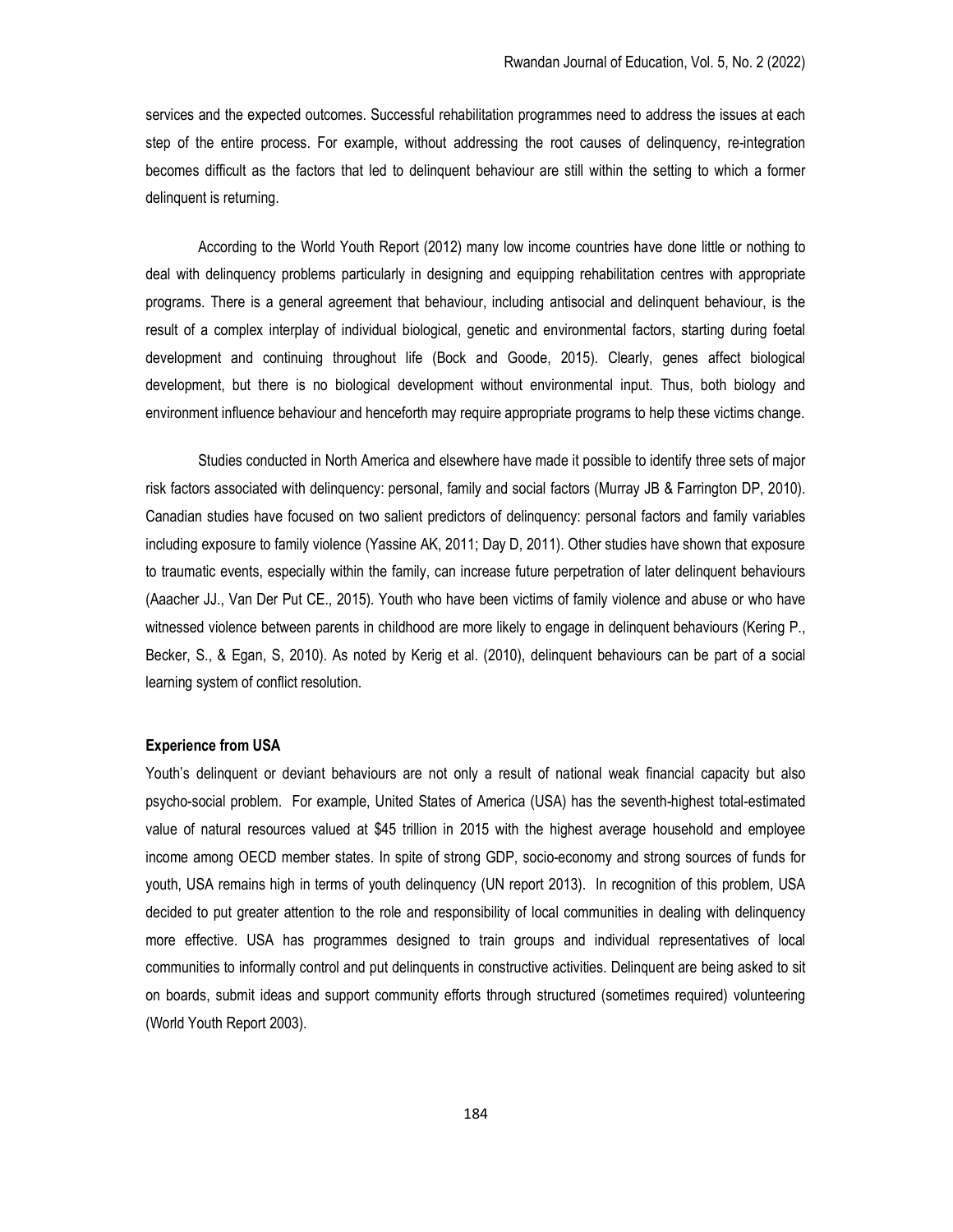### Experience from Cameroon and Chad socialization processes

Different from USA, Cameroon's budget deficit increased from 3.6% of GDP in 2019 to 4.9% GDP in 2020. This resulted into an acute Unemployment, poverty, and lack of access to basic services. In an attempt to have an effective delinquent's rehabilitation process (UN report 2013), Chad and Cameroon used the socialization process and it was found more effective than rehabilitation centres. The government spared some funds for youth empowerment. These countries put emphasis on socialization and integration of all delinquents through the family, the community as well as through voluntary organizations. Due respect was put on personal development of all delinquents and delinquents were accepted as full and equal partners in socialization and integration processes.

Since the family is the central unit responsible for the primary socialization of all young and adults, governmental and social efforts to preserve the integrity of the family, including the extended family, should be pursued. The society took a responsibility to assist the family in providing care and protection and in ensuring the physical and mental well-being of delinquents. Families in need of assistance in the resolution of conditions of conflict amongst their families, the government provided such services. Where a stable and settled family environment and community efforts could be found lacking to assist parents, alternative placements, including foster care and adoption, could be considered. Such placements should replicate, to the extent possible, a stable and settled family environment, while, at the same time, establishing a sense of permanency for delinquents, thus avoiding problems associated with "foster drift".

Measures were taken and programmes developed to provide families with the opportunity to learn about parental roles and obligations as regards child development and child care, promoting positive parent-child relationships, sensitizing parents to the problems of children and young persons and encouraging their involvement in family and community-based activities. Governments took measures to promote family cohesion and harmony and discouraged the separation of children from their parents, unless circumstances affecting the welfare and future of the child leave no viable alternative (UN report 2013).

### Experience from Egypt

Like Cameroon and Chad, Egypt's GDP growth has slowed to 3% in 2021 because of continued weakness in net exports. Hence unemployment rate for Egyptian youth aged 15- 24 has been hovering at around 30%. The economy is not growing fast enough to absorb the surge of youth to the labour market, and millions of youth with no other option resort to precarious, often dangerous work delinquent behaviour. This situation is likely to increase youth deviant behaviour (S.S. Souryah 2002).

To tackle delinquency problems, Egypt put emphasis on its root causes, not the act itself. Hereafter, the government launched community-based programs to respond to the special needs of delinquents by offering appropriate counselling and guidance; family-based programs to support the role of parents as socialization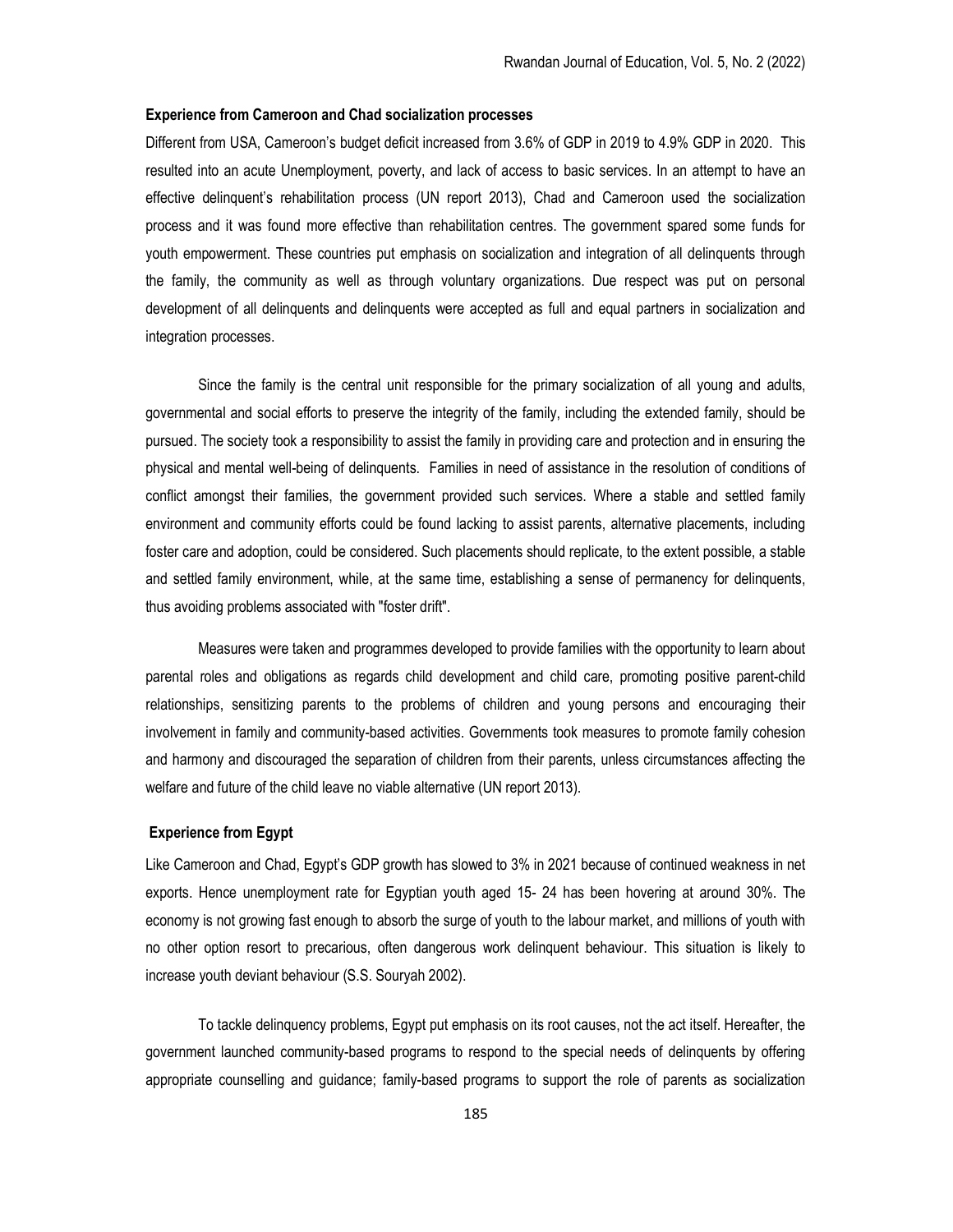agents in the lives of their children; Adopting the human capital perspective (investment of resources to increase the social, emotional, and educational skills of young people) as a management modality (S.S. Souryah 2002).

## Research Design and Methodology

#### Study main objective

The main objective of this study was to assess the impact of rehabilitation programs offered to delinquents from Iwawa Rehabilitation centre. The assessment included assessing programs offered to these delinquents as well as reintegration process. Specifically, the assessment aimed at:

- Finding out if at all Iwawa Rehabilitation centre has pedagogically designed Rehabilitation programs geared towards Rehabilitating admitted delinquents;
- Assessing Iwawa Rehabilitation centre Programs effectiveness;
- Establishing the extent to which Iwawa Rehabilitation Centre programs have assisted the delinquents to positively change their deviant behaviours and are re-integrated back to their society;
- Finding out if Iwawa Rehabilitation centre's environment is conducive enough to contribute to the required delinquents' deviant behaviour change;

### Methodology

A mixed method approach that combined both quantitative and qualitative methods was adopted to obtain indepth information related to the research questions and allowing triangulation of results. Snowball approach was also employed to identify delinquents who had been at Iwawa rehabilitation centre. Quantitative approach was used to quantify opinions, behaviours, and hence generalize results. Qualitative approach was used to explore and understand respondents' views, experiences and attitudes on the impact of Iwawa rehabilitation centre's programs on its graduates.

#### Research Tools

Key informant interviews through semi-structured questionnaire (KIIs), focus group discussions (FGDs) and structured quantitative questionnaire for Iwawa former graduates were used to collect data. Additional information was also obtained from, desk reviews of the existing reports from Iwawa Rehabilitation Center, districts, Rwanda National police (rnp), Ministry of youth and culture (Myculture), National children commission (NCC). A structured questionnaire was used to obtain quantitative data.

#### Population and Sampling Procedure

A total of 550 delinquents who had been at Iwawa rehabilitation centre once or more were identified and participated in this study. Lists of graduates from Iwawa rehabilitation centre was used to locate the possible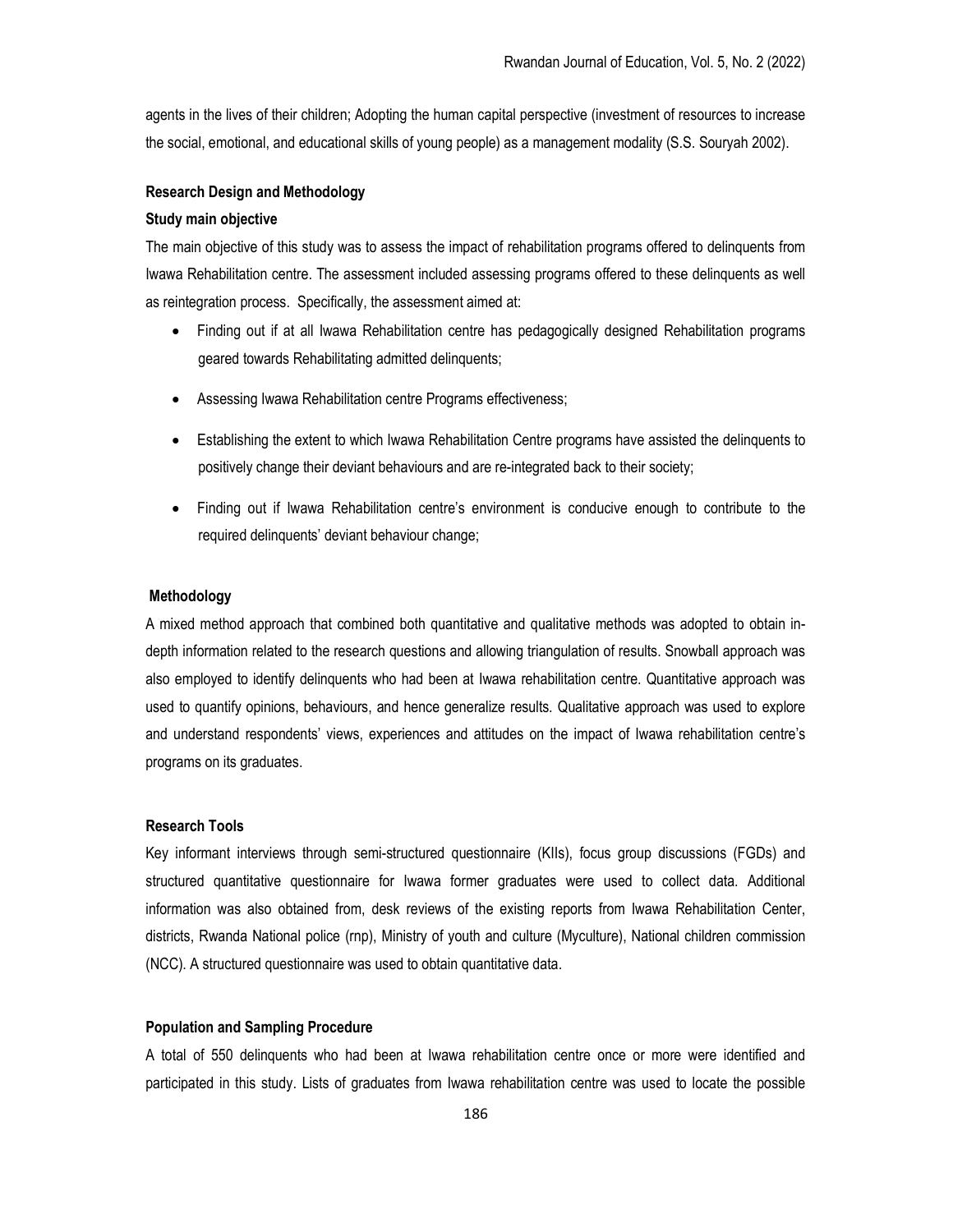hotspots where delinquents congregate (Amaseta) and determine the appropriate samples. Because the study aimed at only graduates from Iwawa rehabilitation centre, purposive approach was used as well as snowball approach to reach the targeted respondents. Snowball approach was used to identify the interviewees where the first interviewee could identify other hotspots where researchers could find other graduates.

In order to assess the impact of Iwawa rehabilitation centre programs, the researcher interviewed each of the identified informants through a questionnaire, semi-structured interviews and focus group discussions (FGDs). Researchers also interviewed parents and local community members (KII) to find out why many former Iwawa graduates go back on the streets or their hotspots in spite of having been at Iwawa rehabilitation centre process. KII from Institutions relevant to Iwawa and NRS such as Iwawa staff, government officials from the ministries of: local government; family protection; education; youth and culture; national policy; NRS staff; NIC staff; NCC staff; district officials, community members, Iwawa graduates' parents representatives; community members were interviewed.

### Analysis

#### Demographic Characteristics of Respondents

| <b>Variables</b>                                | Percentage (%) |  |
|-------------------------------------------------|----------------|--|
| Age at entry in rehabilitation centre (n=550)   |                |  |
| Below 18Yrs                                     | 21.1           |  |
| 18-35Yrs                                        | 76.4           |  |
| $36+Yrs$                                        | 2.5            |  |
| Ubudehe (socio-economic category)               |                |  |
| Category 1                                      | 25.7           |  |
| Category 2                                      | 31.8           |  |
| Category 3                                      | 17.5           |  |
| Category 4                                      | 0.4            |  |
| Don't Know                                      | 24.6           |  |
| Participant knows how to read and write (n=549) |                |  |
| No                                              | 16.9           |  |
| Yes                                             | 83.1           |  |
| Completed education level (n=546)               |                |  |
| not completed primary school                    | 57.7           |  |
| Completed primary school                        | 25.1           |  |
| Not completed secondary school                  | 11.7           |  |
| Completed secondary school                      | 3.5            |  |
| Completed vocational training                   | 1.8            |  |
| Others                                          | 0.2            |  |

Table 2: Socio-demographics Characteristics of Respondents

Regarding the age at entry in Iwawa rehabilitation centre, the results show that 76.4% of the respondents were aged 18-35 years, 21.1% were aged less than 18 years while 2.5% were aged above 36 years old. In terms of socio-economic status (Ubudehe), 31.8% were in ubudehe category two, 25.7% were in category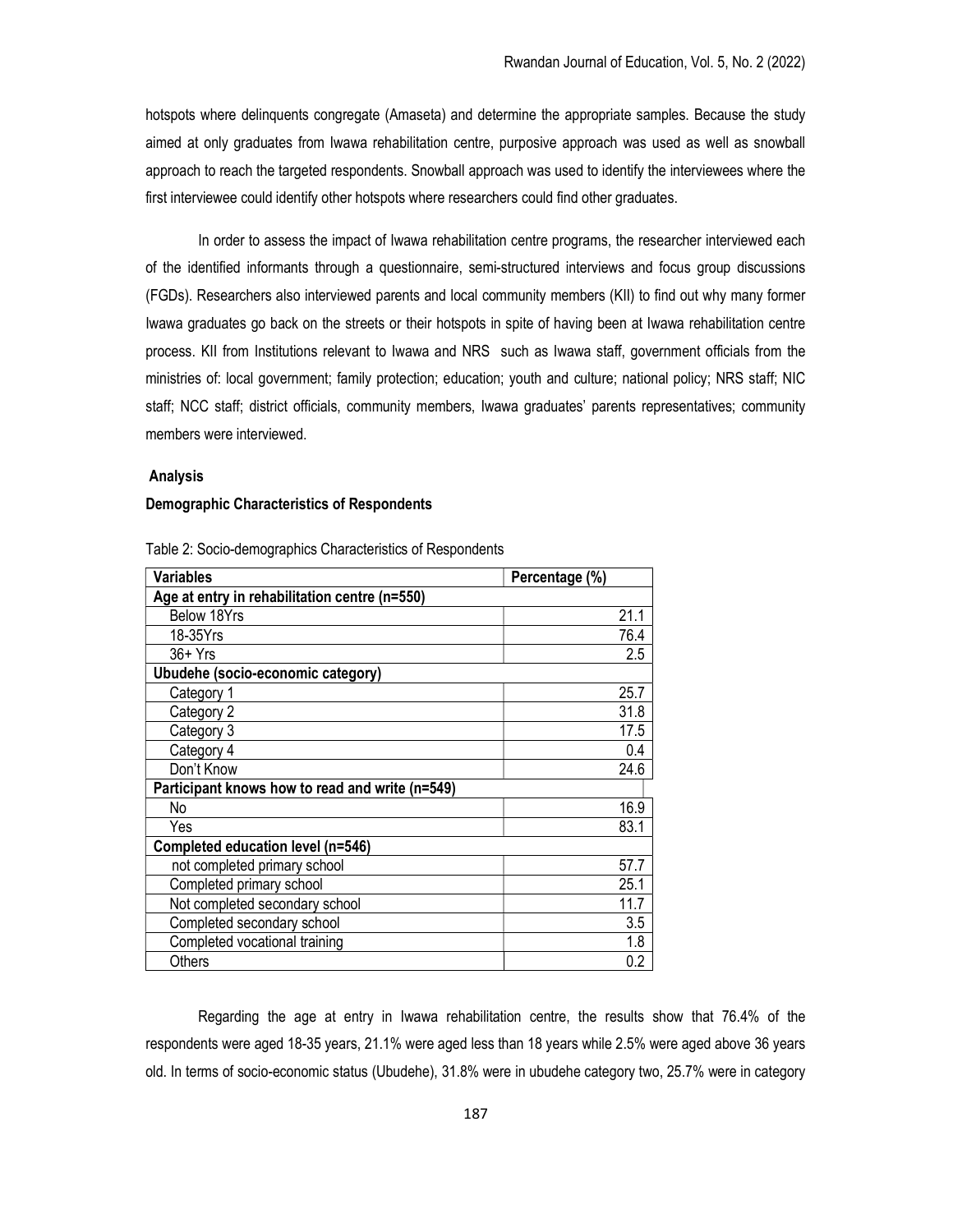one. Regarding the education level, 83.1% knew how to read at the time of the interview. Among these 57.7% did not complete primary education; 25.1% completed primary school, and 3.5% of respondents completed secondary school.

Going by these results, it is clear that the majority of delinquents who are taken to Iwawa rehabilitation centre have no basic education and this means that these young delinquents lack the basis for behavioural awareness and change. According to Farrington (2010), there is strong evidence in research that education can play an important role in prompting positive behavioural change. There is a strong history of the role of education in fundamentally supporting positive behavioural change among the youth. Education can clearly communicate to learners the risks of not taking action and the benefits of taking action to address behaviours. School teachers usually do this by integrating academic work with cultural values. Education often prompts an incentive for learners to take action, and therefore ideally include options, resources, and information on how to respond to good behaviour.

### Iwawa Rehabilitation Centre Programs' effectiveness

Table 3 below summarizes the views of graduates of Iwawa rehabilitation centre who were interviewed on the effectiveness of the programs and their impact on their behaviour.

| Variable                                                                                          | Percentage |
|---------------------------------------------------------------------------------------------------|------------|
| 1. Iwawa Rehabilitation centre has programs to teach admitted delinquents                         |            |
| <b>Yes</b>                                                                                        | 81.4%      |
| <b>No</b>                                                                                         | 18.6%      |
| 2.<br>Iwawa Rehabilitation centre programs of psychosocial positively changed my<br>bad behaviour |            |
| <b>Yes</b>                                                                                        | 25.6%      |
| No                                                                                                | 74.4%      |
| Iwawa Rehabilitation centre staff pay attention to individual delinquent<br>2.<br>problems        |            |
| <b>Yes</b>                                                                                        | 30.1%      |
| <b>No</b>                                                                                         | 69.9%      |
| 3. Iwawa Rehabilitation centre staff give enough time to help an individual<br>delinquent         |            |
| Yes                                                                                               | 25.3       |
| Νo                                                                                                | 74 .7      |
| 4. Iwawa Rehabilitation centre TVET program gives graduates capacity to<br>effectively work       |            |
| Yes                                                                                               | 33.4%      |
| Some how                                                                                          | 45.6%      |
| <b>No</b>                                                                                         | 21%        |
| 5. After graduation from Iwawa Rehabilitation centre, I was re-united with my                     |            |

Table 3: Iwawa Graduates' views on the impact of Iwawa programs on their behavior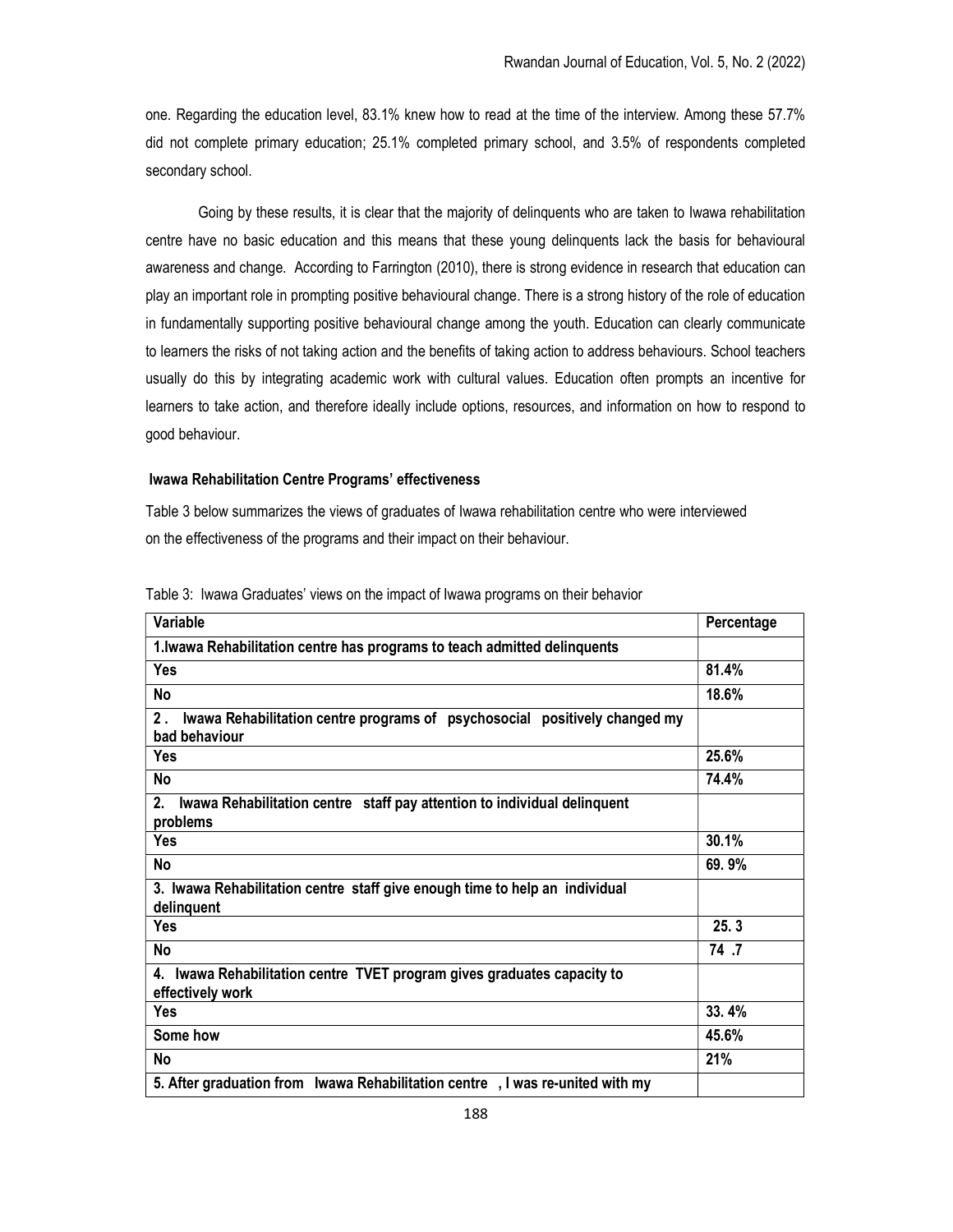| family and I live with it now. |      |
|--------------------------------|------|
| Yes                            | 36.8 |
| <b>No</b>                      | 63.2 |

The rehabilitation programs are intended to help delinquents change and reduce the frequency of antisocial and deviant behaviour. This is expected to be achieved through psycho-social programs such as counselling/guidance/treatment of the delinquents and providing them with work readiness through vocational training, cognitive skills training and behaviour therapy. As indicated by Table 3 above, majority of the respondents rated the existence of Iwawa rehabilitation centre programs at 81.4%. However, during in-depth interviews, informants clarified that, the programme they meant were the speeches and talks they once in a while receive from visiting government personnel not formal programmes.

The centre uses some Ministry of family promotion documents to teach delinquents. To supplement these documents, the centre also drafts a calendar of weekly talks delivered by different speakers ranging from district officials, revenue authority officials, police and military personnel. However, more often than not, these speakers are too busy to be available any time they are needed. Hence, most of the time, delinquents go without any form of teaching in line with behaviour change.

As a substitute, they are made to spend greater parts of day doing manual work and singing. The main reason for this kind of idleness is due to the fact that, Iwawa has no structured and standardized curriculum for psychosocial support, therapy session and professional counsellors.

This insufficient number of staff especially the trainers and counsellors that are crucial for individual and group therapy sessions prevents the provision of individualized psycho-social support and counselling. Respondents especially KII and Iwawa staff re-iterated that, if the centre can have pedagogically and formally designed programs as stipulated in the law establishing Iwawa centre, delinquents would gain much more psychosocial support and counselling during rehabilitation process.

 If Iwawa staff give enough time to help individual delinquent scored 'No' at 74.7% while 'Yes' at only 25.3%. If Iwawa rehabilitation TVET program gives capacity to its graduates scored 'somehow' at 45.6%; 'yes' at 33.4% while 'No' at 21%. Whether after graduation the centre graduates get re-united with their families scored 'No' at 63.2% while ;Yes' at 36.8%.

Considering the number of staff providing psycho-social support and session therapies, and the number of delinquents at rehabilitation centres, it was noted that the number of staff was too small to create any impact on these delinquents. Therefore, providing individualized psycho-social support and counselling becomes difficult and this leads to poor services being rendered to delinquents.

The similar trend of lack of positive change among delinquents was re-iterated during interviews and focus group discussions. It was quite unfortunate that, respondents were very negative to all Iwawa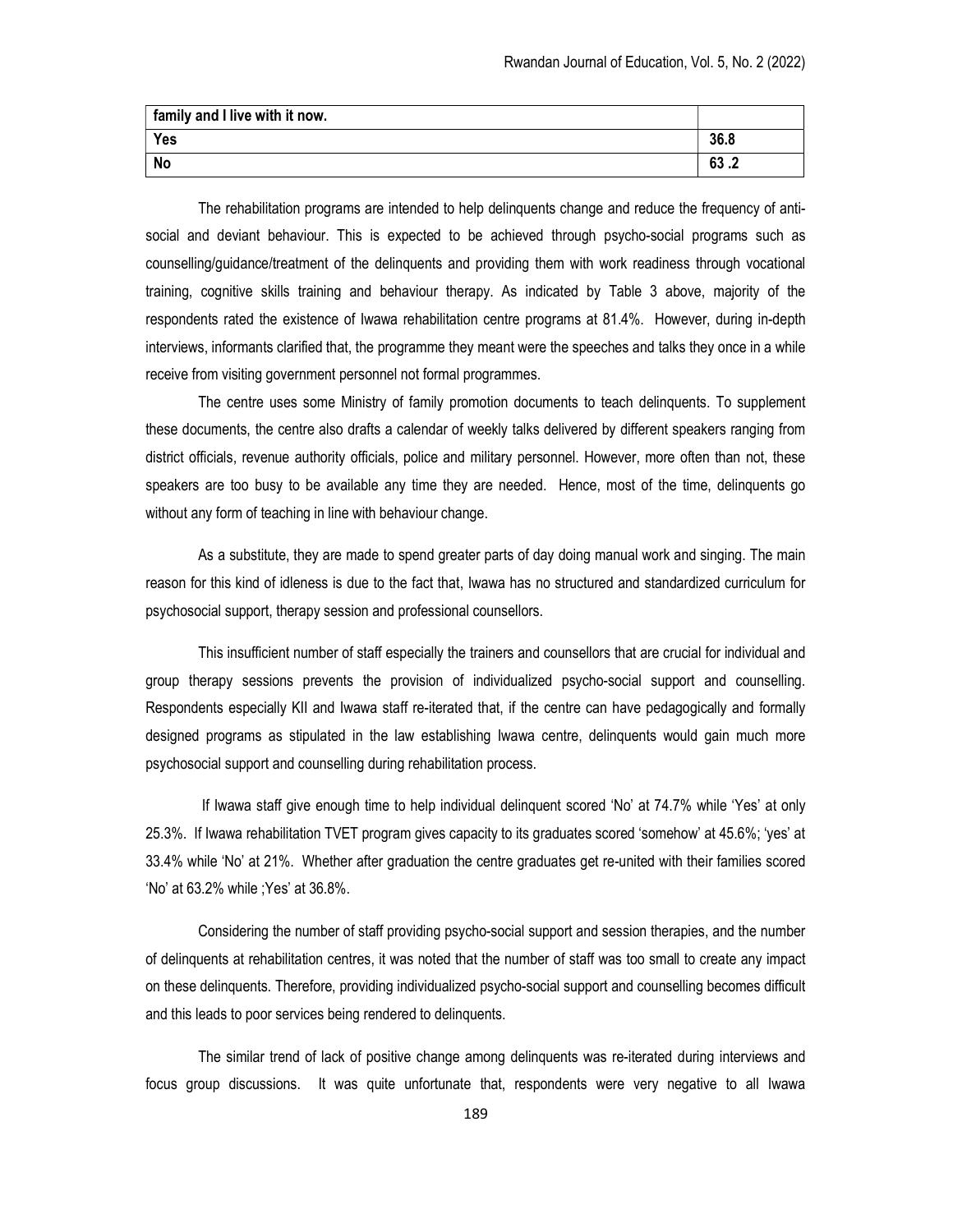rehabilitation centre programs. Delinquents who had been at Iwawa and Iwawa staff, all reported that, the centre has no formal designed programs; have no enough trainers especially counsellors to conduct individual and group therapy sessions. By the time this study was being conducted, the centre had only 19 staff with 4300 delinquents.

The psychosocial programs' contribution to positive change amongst the delinquents or former delinquents scored 'No' at 74.4%, only 25.6% recognized positive change. Whether IRVSD staff pays attention to individual delinquent problems scored 'No' with 69.9% while 'Yes' scored only 30.1%. According to Duroasro (2016), since counsellors are trained in modifying maladaptive behaviour and because counselling aims at solving delinquent problems, lack of pedagogically designed programs makes Iwawa rehabilitation centre's mandate of positively changing the admitted delinquents very minimal. Reinforcing delinquents' positive response blocks the appearance of undesirable behaviours (Winkielman 2005 pg. 23).

On the issues of TVET programs offered by Iwawa centre, Iwawa staff themselves confessed that, while other students in TVET formal schools across the country are trained in 34 weeks for level one certificate, Iwawa delinquents are trained in 9 week only. As if this is not unfair enough, the centre has no equipment, extremely limited workshops and with very insufficient staff. In addition, the respondents reported that, the certificate given to them bears the 'Iwawa Rehabilitation centre name'. And they wondered which employer would be comfortable to employ a former delinquent. 'Employers always doubt our full recovery' (Source: from the field)

On the positive note, although Iwawa has no pedagogically designed programs, informants acknowledged that, some speeches and talks given to them by some government officials, put emphasis on personal delinquent's sense of responsibility, integrity, personal hygiene, good health and above all being law abiding citizens.

These ideas coupled with cultural values and taboos of Rwandan society help delinquents integrate with the rest of the community. They are taught how to live with other Rwandans peacefully with respect and in harmony. These lessons and speeches aim at making sure that, once these delinquents graduate, they are ready for re-integration with their families.

### Iwawa Graduates re-integration process

The Presidential Orders establishing Iwawa rehabilitation centre provide the manner in which rehabilitated delinquents can be re-integrated in the community (Presidential Order, 2018). In principle, re-uniting the former delinquents with their families is the most desirable outcome of rehabilitation programs.

 Re-integration must take into account the family's capabilities and willingness to receive and protect former delinquents from going back to deviant behaviours. When these young delinquents are considered to have positively changed their deviant behaviour, Iwawa centre administration hands them over to the police for it to hand them over to their districts and finally to their families.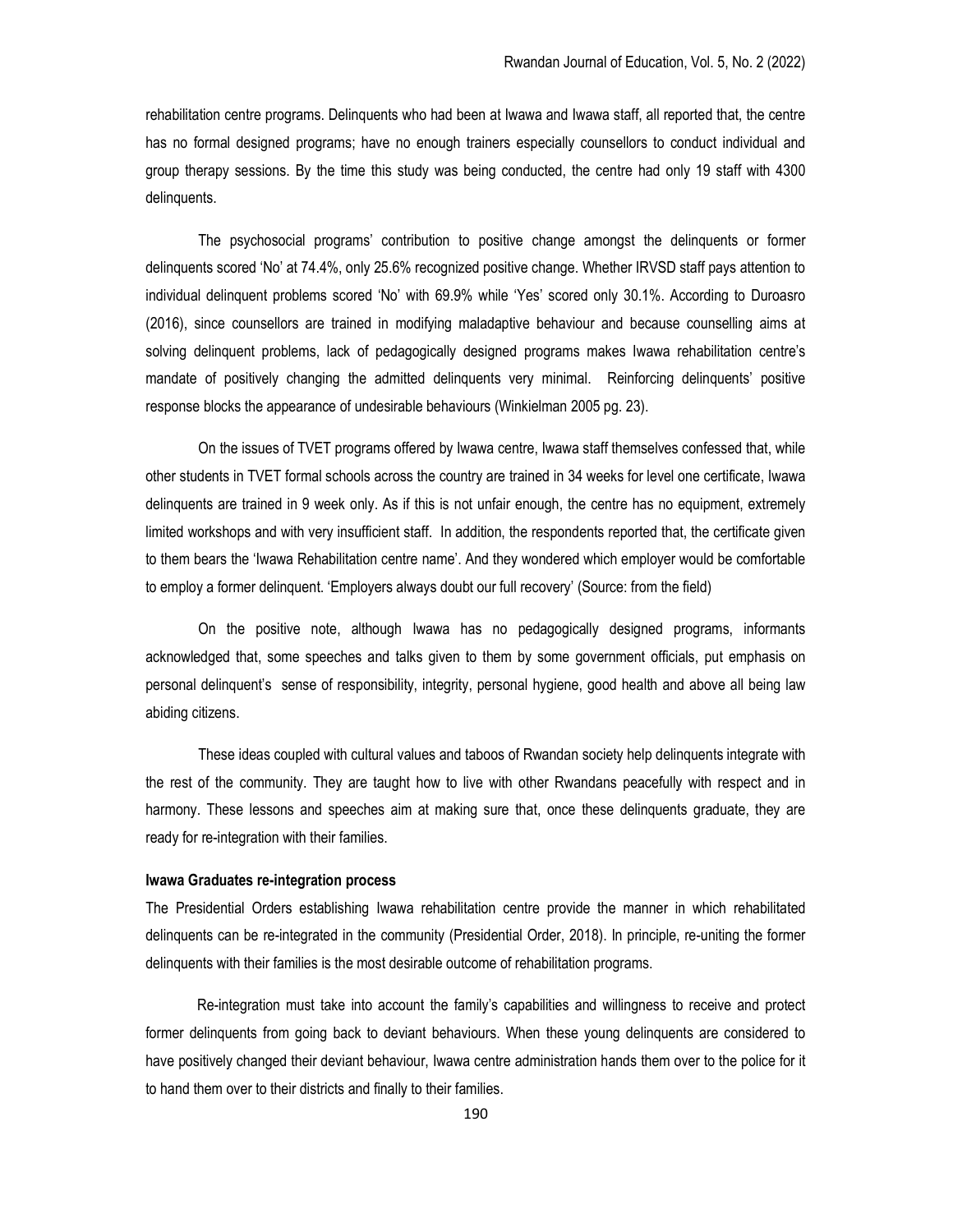Unfortunately, in the majority of cases, the police does not physically handover graduates to their respective districts and finally to their homes for full re-unification with their families. They are rather put in the vicinity of their villages and tell them to home.

 It has to be noted that, these are youngsters who might have been away from their homes for a long period of time and for different reasons-some may include crimes and some of them their parents might have migrated to other places without their knowledge. In such situations, there is a need to identify alternative solutions such as foster families, adoption, or community homes. Follow-up and tracking activities are also necessary to make sure that re-integration is a long-term success. Unfortunately, Iwawa centre does not have a formal re-integration programme. It neither knows the homes of these delinquents nor the causes of leaving their homes.

Re-integration process requires special and professional handling by social workers. Under normal reintegration process, the centre should determine whether the family is ready to receive the graduates before eventual re-unification. If the family is either not ready to receive the former delinquent or cannot be found, the former delinquent should be assisted to get suitable homes that can adopt them.

As a result of this incomplete re-unification process, most graduates often revert to their former behaviour. Even the few who manage to be re-unified, they often get rejected or continue to be labelled. These are some of the contributory factors to the relapse cases (recidivism) among former delinquents.

## **Conclusion**

This study has shown that, due to lack of pedagogically designed programs, limited or in some incidents lack of qualified counsellors and social workers, staff, big number of delinquents in Iwawa rehabilitation centre, the needed psycho-social support is not adequately provided to the delinquents. As a result, there is very little impact registered in terms of positive behaviour change of the delinquents admitted. This means that delinquents in some cases leave the rehabilitation centres without receiving the healing they needed. The centre does not provide a comprehensive rehabilitation package that permits complete rehabilitation to occur.

There are few activities to engage the delinquents and this leads to redundancy. Manual work is given priority at the expense of time spent on behavioural change therapy sessions. This, in the end, retards the expected Iwawa programme positive impact on Iwawa graduates.

# References

Farrington, D.P. (2010). The developmental evidence base: Psychosocial research. In: Towl, G.; Crighton, D.A. (Ed.), Forensic psychology (pp 113–132). Oxford (GB): Blackwell. Gott fredson, D.C. (2001). Schools and delinquency. Cambridge (GB): Cambridge University Press.